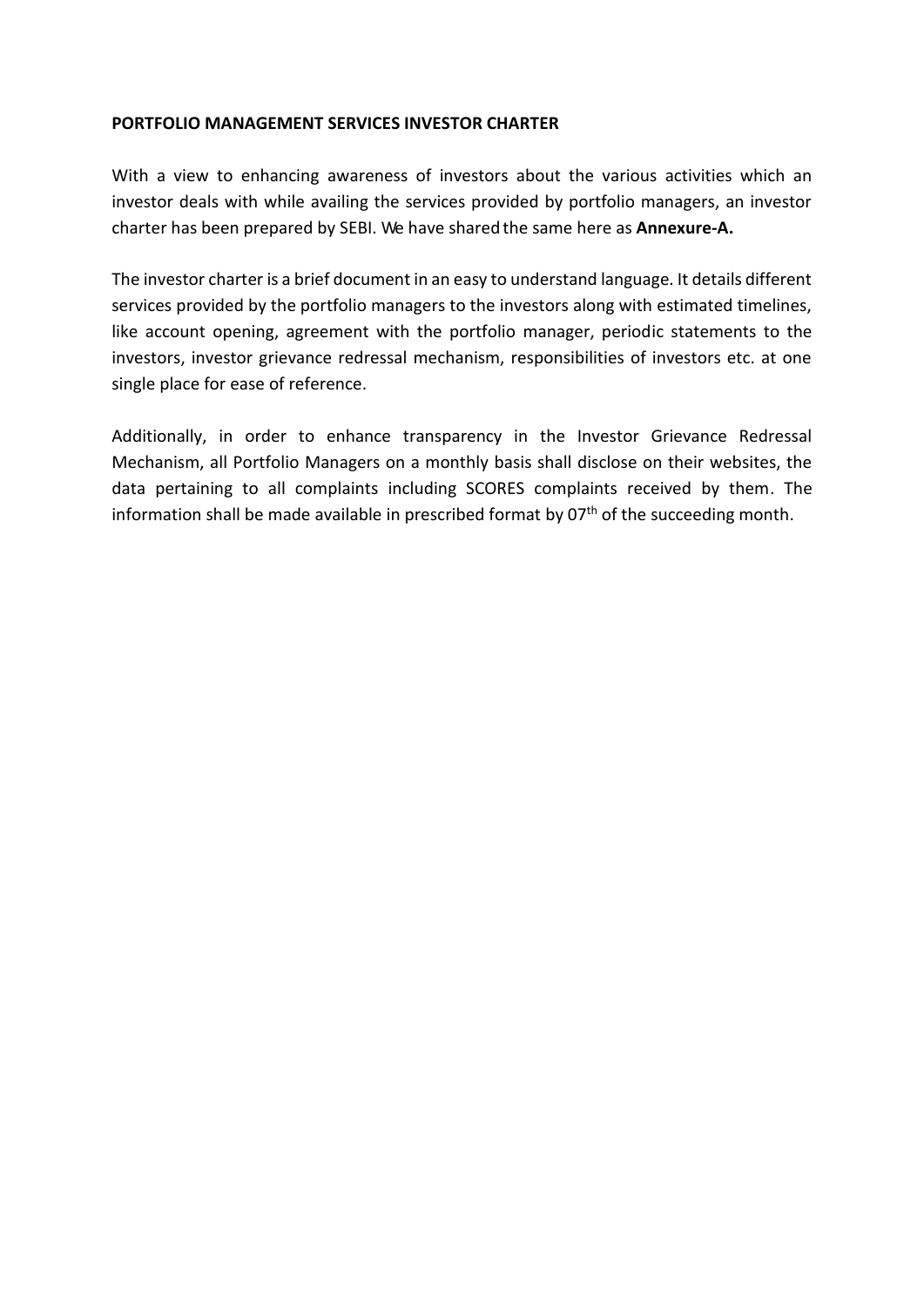#### **Annexure- A**

## **Investor Charter in Respect of Portfolio Management Services**

### **A. Vision and Mission Statements for investors.**

#### **Vision:**

To implement diligently researched customised investment strategies which help investors meet their long-term financial goals in a risk appropriate manner.

### **Mission:**

To ensure that the PMS industry provides a viable investment avenue for wealth creation by adopting high levels of skill, integrity, transparency and accountability.

# **B. Details of business transacted by the organization with respect to the investors***.*

- a.appropriate risk profiling of investors
- b.to provide Disclosure Document to investors
- c. executing the PMS agreement
- d.Making investment decisions on behalf of investors (discretionary) or investment decisions taken at the discretion of the Investor (non-discretionary) or advising investors regarding their investment decisions (advisory), as the case may be.

## **C. Details of services provided to investors and estimated timelines:-**

i. Discretionary & Non-Discretionary Portfolio Management Services (PMS):-

Under these services, all an investor has to do, is to give his portfolio in any form i.e. in stocks or cash or a combination of both. The minimum size of the portfolio under the Discretionary and/ or Non-Discretionary Funds Management Service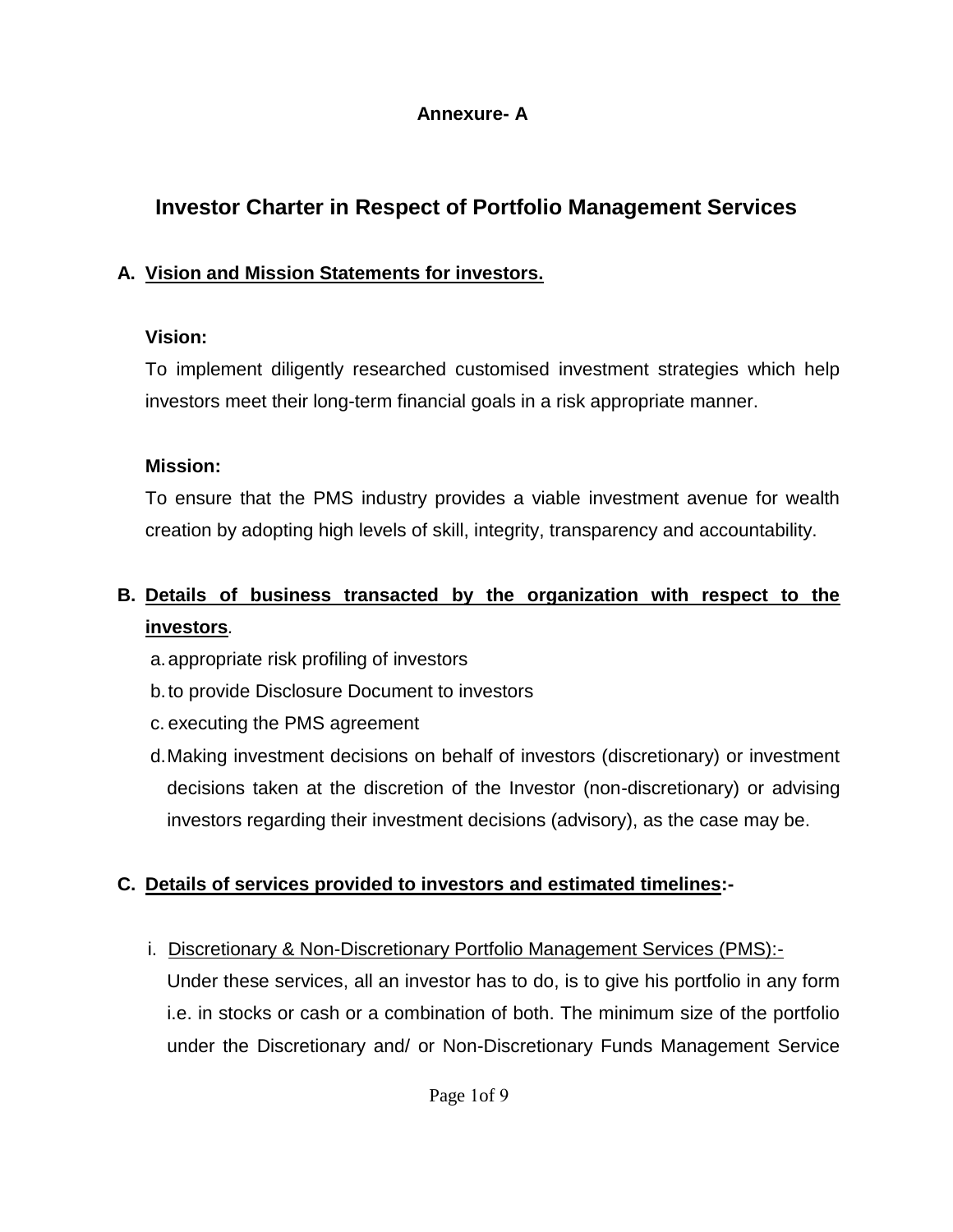should be Rs.50 lakhs as per the current SEBI Regulations. However, the PMS provider reserves the right to prescribe a higher threshold product-wise or in any other manner at its sole discretion. The PMS provider will ascertain the investor's investment objectives to achieve optimal returns based on clientsrisk profile. Under the Discretionary Portfolio Management service, investment decisions are at the sole discretion of the PMS provider if they are in sync with the investor's investment objectives. Under the Non-Discretionary Portfolio Management service, investment decisions taken at the discretion of the Investor.

#### ii. Investment Advisory Services: -

Under these services, the Client is advised on buy/sell decision within the overall profile without any back-office responsibility for trade execution, custody of securities or accounting functions. The PMS provider shall be solely acting as an Advisor to the Client and shall not be responsible for the investment/divestment of securities and/or administrative activities on the client's portfolio. The PMS provider shall act in a fiduciary capacity towards its Client and shall maintain arm's length relationship with its other activities. The PMS provider shall provide advisory services in accordance with guidelines and/or directives issued by the regulatory authorities and/or the Client from time to time in this regard.

#### iii. Client On-boarding

- a. Ensuring compliance with KYC and AML guidelines.
- b. franking & signing the Power of Attorney to make investment decisions on behalf of the investor.
- c. opening demat account and funding of the same from the investor's verified bank account and/or transfer of securities from verified demat account of the investor and
- d. Mapping the said demat account with Custodian.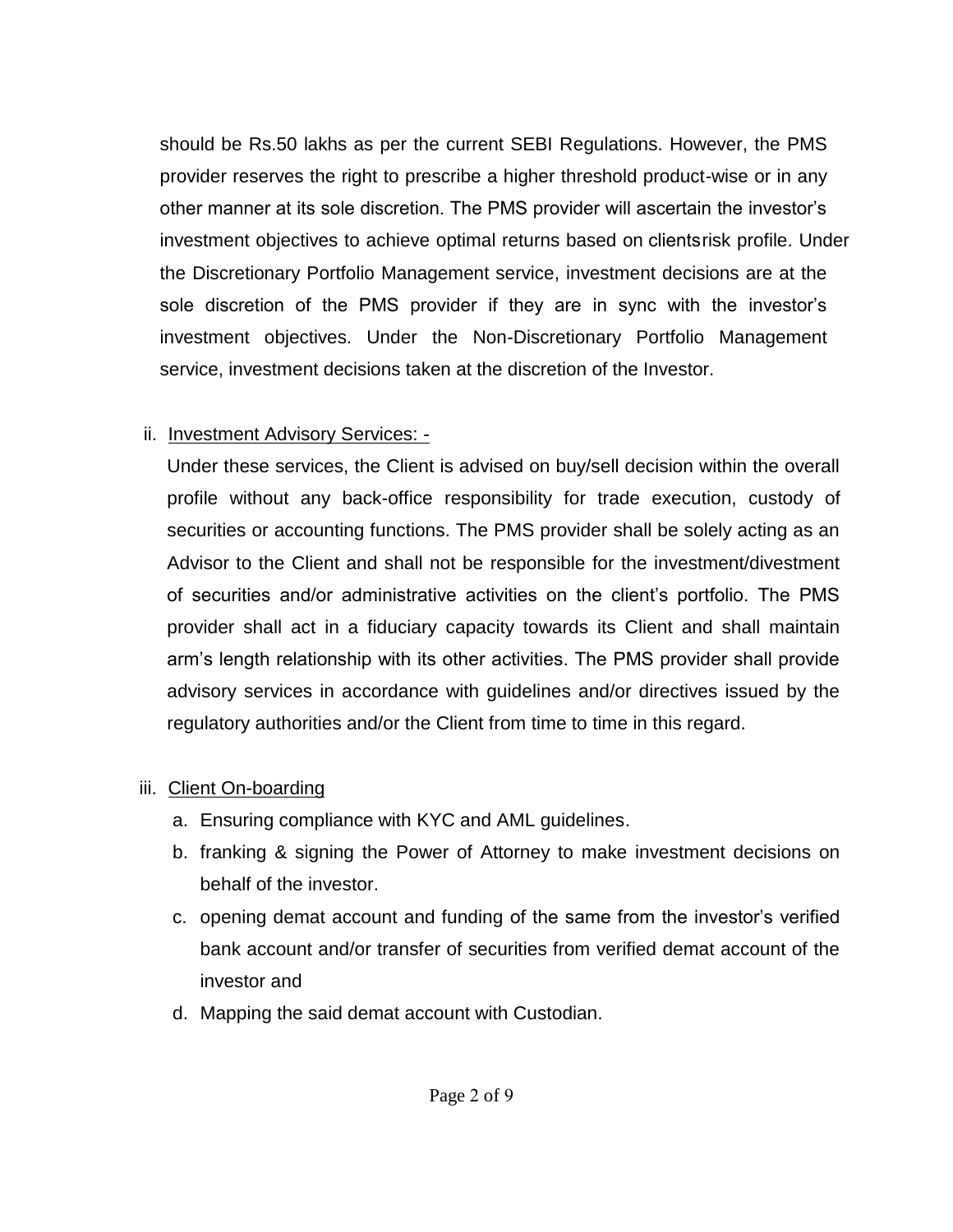#### iv. Ongoing activities

- a. To provide periodic statements to investors as provided under the PMS Regulations 2020 and other SEBI notifications and circulars ("PMS Regulations") and
- b. Providing each client an audited account statement on an annual basis which includes all the details as required under the PMS Regulations.

## v. Fees and Expenses

Charging and disclosure of appropriate fees & expenses in accordance with the PMS Regulations.

## vi. Closure and Termination

Upon termination of PMS Agreement by either party, the securities and the funds lying in the account of the investor shall be transferred to the verified bank account/ demat account of the investor.

## vii. Grievance Redressal

Addressing in a time bound manner investor's queries, service requests and grievances, if any, on an ongoing basis.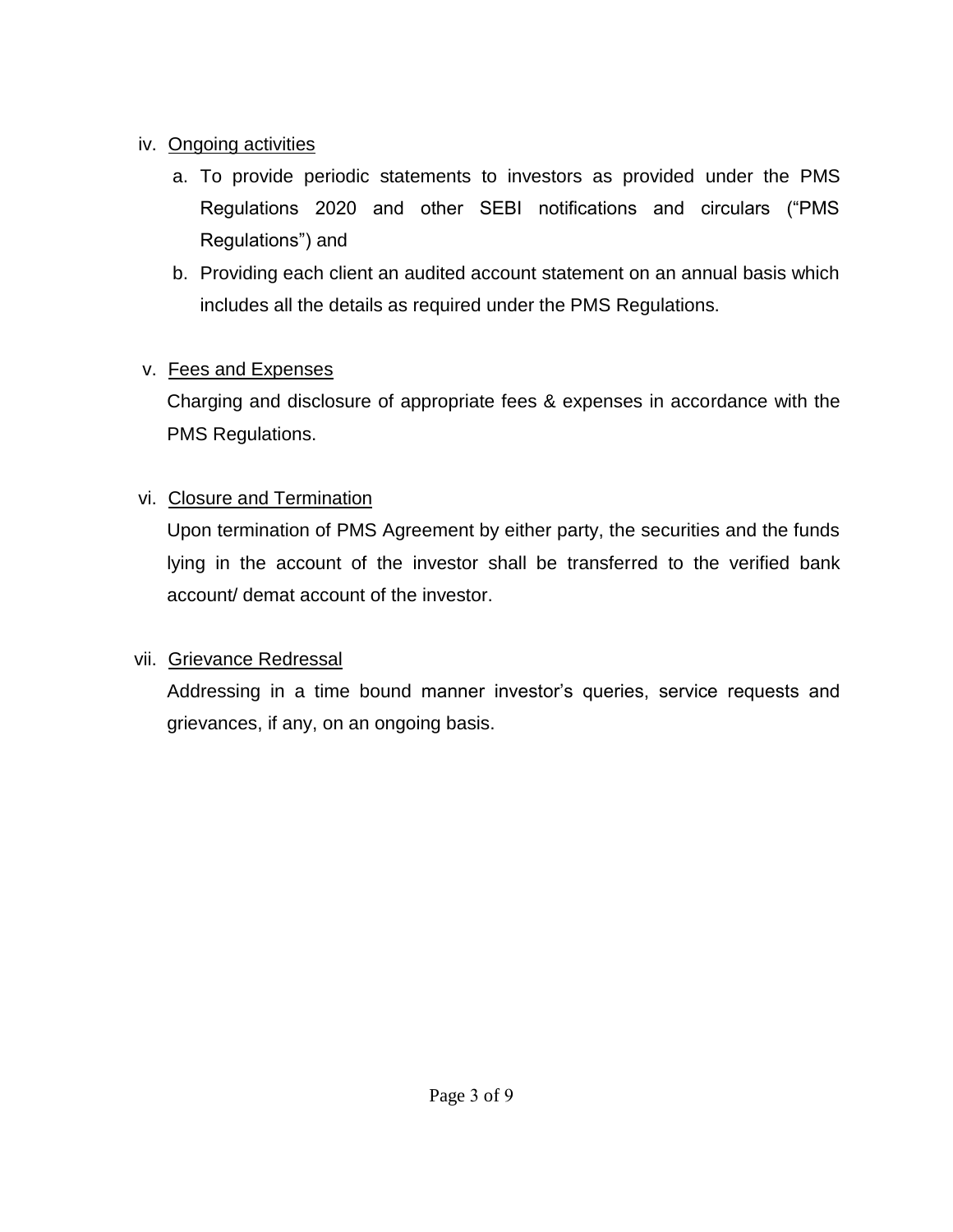Timelines of the services provided to investors are as follows:

| Sr.            |                                                                                                                                                             |                                                                                                                                                                                                                                                              |
|----------------|-------------------------------------------------------------------------------------------------------------------------------------------------------------|--------------------------------------------------------------------------------------------------------------------------------------------------------------------------------------------------------------------------------------------------------------|
| No.            | <b>Service / Activity</b>                                                                                                                                   | <b>Timeline</b>                                                                                                                                                                                                                                              |
| $\mathbf 1$    | Opening<br>of<br>PMS<br>account<br>(including demat account) for<br>residents.                                                                              | 7 days from receipt of all requisite documents<br>from the client, subject to review of the<br>documents for accuracy and completeness by<br>portfolio manager and allied third<br>party<br>service providers as may be applicable.                          |
| $\overline{2}$ | <b>PMS</b><br>Opening<br>οf<br>account<br>(including demat account) for<br>non-individual clients.                                                          | 14<br>days<br>from<br>receipt of all<br>requisite<br>documents from the client, subject to review<br>the<br>of<br>documents for<br>accuracy<br>and<br>completeness by portfolio manager and allied<br>third party service providers as may be<br>applicable. |
| 3              | <b>PMS</b><br>Opening<br>of<br>account<br>(including)<br>demat<br>account,<br>bank account<br>and<br>trading<br>non-resident<br>account)<br>for<br>clients. | 14 days from receipt of all<br>requisite<br>documents from the client, subject to review<br>the<br>of<br>documents for<br>accuracy<br>and<br>completeness by portfolio manager and allied<br>third party service providers as may be<br>applicable.          |
| 4              | Registration<br>of<br>nominee<br>in<br><b>PMS</b><br>demat<br>account<br>and<br>account.                                                                    | Registration of nominee should happen along<br>with account opening, therefore turnaround<br>time should be same as account opening<br>turnaround time.                                                                                                      |
| 5              | Modification of nominee<br>in<br><b>PMS</b><br>demat<br>account<br>and<br>account.                                                                          | 10 days from receipt of requisite nominee<br>modification form, subject to review of the<br>documents for accuracy and completeness by<br>portfolio manager and allied third<br>party<br>service providers as may be applicable.                             |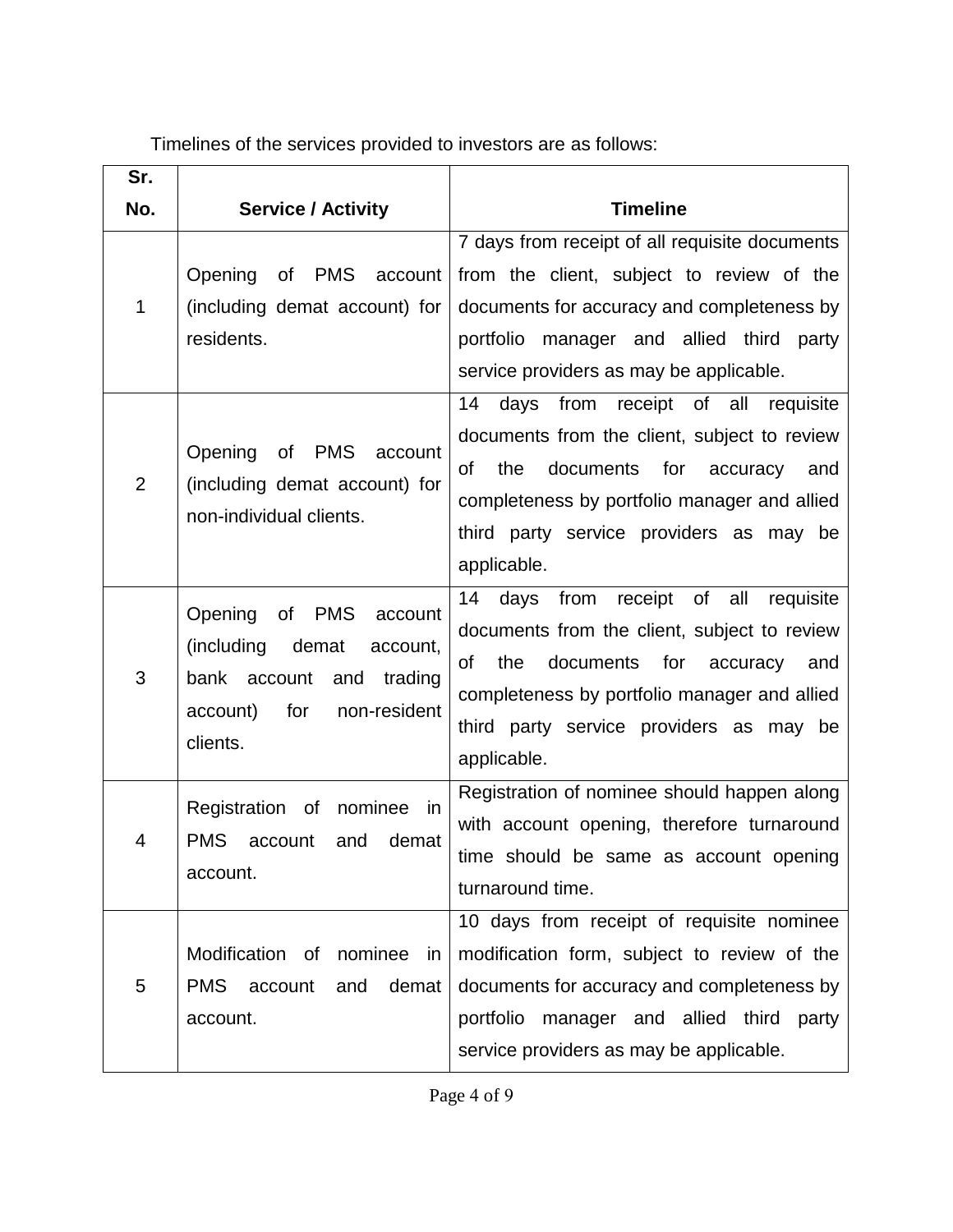| Sr.            |                                                                                                                                    |                                                                                                                                                                                            |
|----------------|------------------------------------------------------------------------------------------------------------------------------------|--------------------------------------------------------------------------------------------------------------------------------------------------------------------------------------------|
| No.            | <b>Service / Activity</b>                                                                                                          | <b>Timeline</b>                                                                                                                                                                            |
| 6              | Uploading of PMS account in<br>KRA and CKYC database.                                                                              | 10 days from date of account opening<br>(Portfolio Manager may rely on the custodian<br>for updating the same).                                                                            |
| $\overline{7}$ | Whether portfolio manager is<br>registered with SEBI, then<br>SEBI registration number.                                            | At the time of client signing the agreement;<br>this information should be a part of the<br>opening form<br>account<br>and<br>disclosure<br>document.                                      |
| 8              | Disclosure about<br>latest<br>networth of portfolio manager<br>and total AUM.                                                      | Disclosure of portfolio manager's total AUM -<br>monthly to SEBI<br>Disclosure of latest networth should be done<br>in the disclosure document whenever there<br>are any material changes. |
| 9              | Intimation of type of PMS<br>account - discretionary.                                                                              | At the time of client signing the agreement;<br>this information should be a part of the<br>account opening form.                                                                          |
| 10             | Intimation of type of PMS<br>account - non discretionary.                                                                          | At the time of client signing the agreement;<br>this information should be a part of the<br>account opening form.                                                                          |
| 11             | Intimation<br>client<br>what<br>to<br>powers that<br>be<br>and<br>can<br>exercised<br>by<br>portfolio<br>manager.                  | discretionary account entails $\vert$ At the time of client signing the agreement;<br>this information should be a part of the<br>account opening form.                                    |
| 12             | Intimation to client what non-<br>discretionary account entails<br>powers that<br>and<br>be<br>can<br>exercised<br>by<br>portfolio | At the time of client signing the agreement;<br>this information should be a part of the<br>account opening form.                                                                          |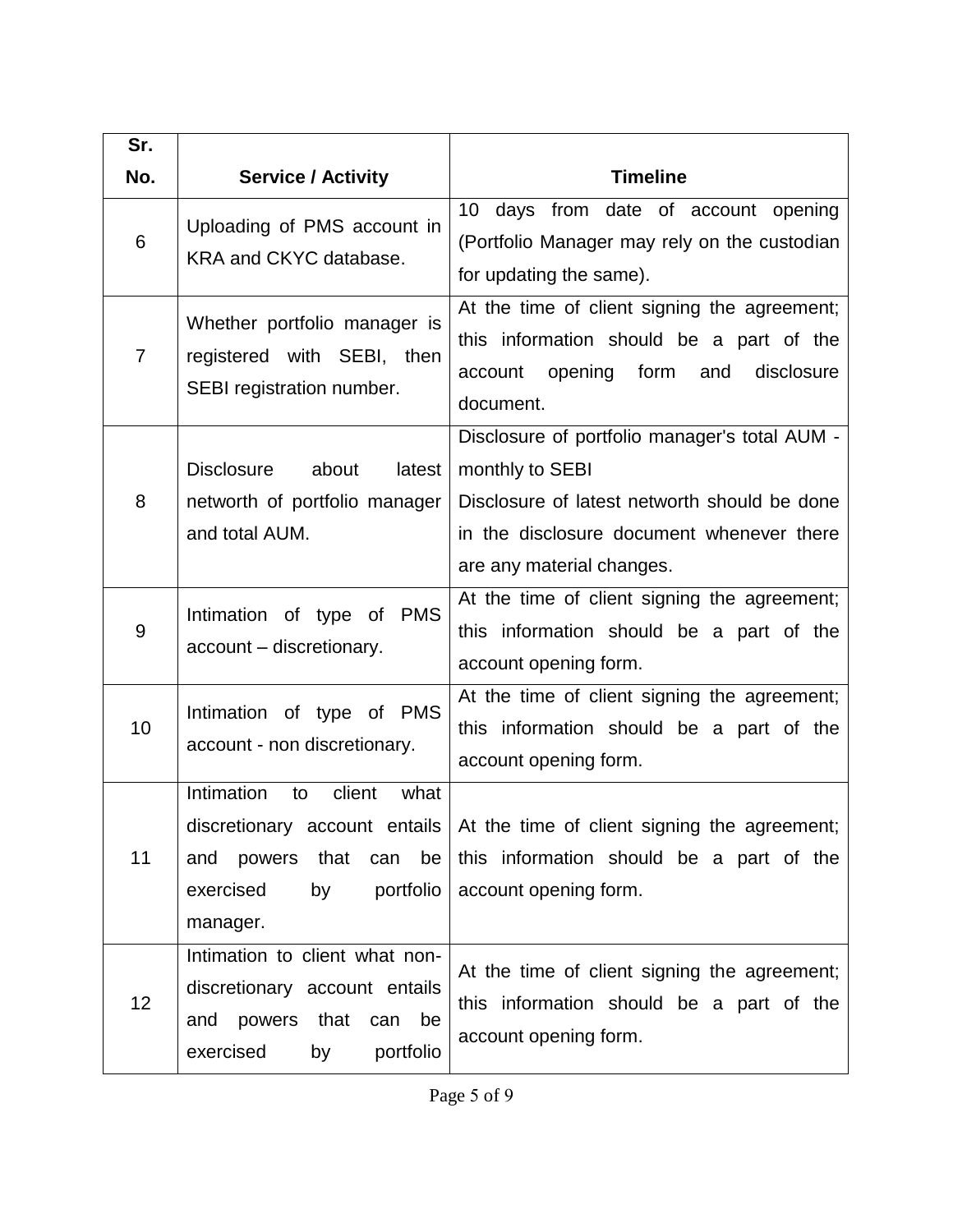| Sr. |                                                                                     |                                                                                                                                                     |
|-----|-------------------------------------------------------------------------------------|-----------------------------------------------------------------------------------------------------------------------------------------------------|
| No. | <b>Service / Activity</b>                                                           | <b>Timeline</b>                                                                                                                                     |
|     | manager.                                                                            |                                                                                                                                                     |
| 13  | <b>PMS</b><br>of<br>Copy<br>executed<br>agreement sent to client.                   | Within 3 days of client request.                                                                                                                    |
| 14  | Frequency of disclosures of<br>available eligible funds.                            | All details regarding client portfolios should be<br>shared quarterly (point 26).                                                                   |
| 15  | funds<br>of<br>Issuance<br>and<br>securities balance statements<br>held by client.  | This data should be shared on a quarterly<br>basis or upon client request.                                                                          |
| 16  | Intimation of name and demat<br>account number of custodian<br>for PMS account.     | Within 3 days of PMS and demat account<br>opening.                                                                                                  |
| 17  | Conditions of termination of<br>contract.                                           | At the time of client signing the agreement;<br>this information should be a part of the<br>account opening form.                                   |
| 18  | Intimation regarding PMS fees<br>and modes of payment or<br>frequency of deduction. | At the time of client signing the agreement;<br>this information should be a part of the<br>account opening form.                                   |
| 19  | POA taken copy providing to<br>client.                                              | Within 3 days of client request.                                                                                                                    |
| 20  | all transactions can portfolio<br>manager do using PoA.                             | Intimation to client about what   At the time of client signing the agreement;<br>this information should be a part of the<br>account opening form. |
| 21  | Frequency<br>providing<br>of<br>audited reports to clients                          | Annual.                                                                                                                                             |
| 22  | Explanation of risks involved<br>in investment.                                     | At the time of client signing the agreement;<br>this information should be a part of the<br>account opening form.                                   |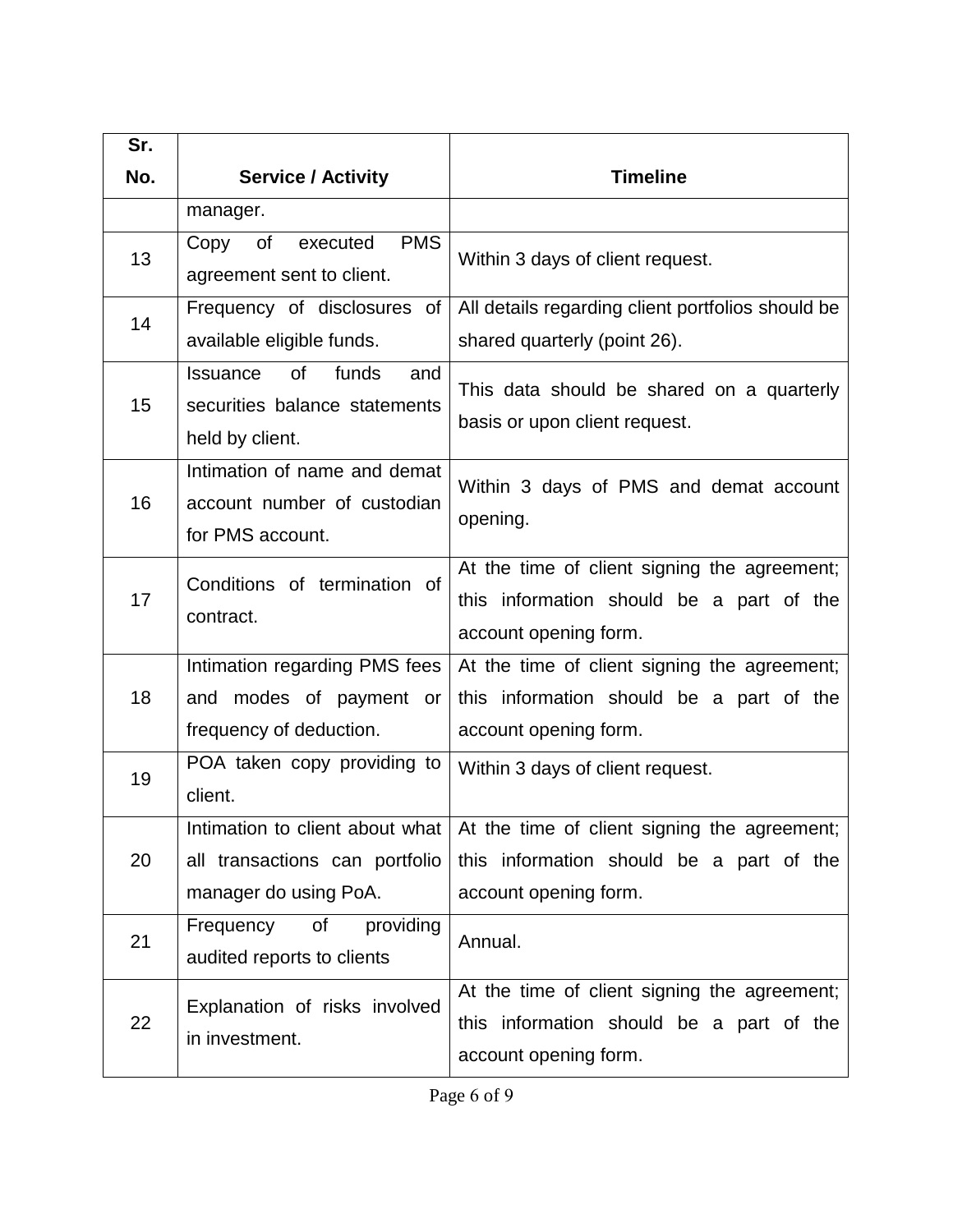| Sr. |                                                                                                        |                                                   |
|-----|--------------------------------------------------------------------------------------------------------|---------------------------------------------------|
| No. | <b>Service / Activity</b>                                                                              | <b>Timeline</b>                                   |
| 23  |                                                                                                        | Indicative tenure should be disclosed at the      |
|     | Intimation of tenure of portfolio                                                                      | time of client signing the agreement; this        |
|     | investments.                                                                                           | information should be a part of the account       |
|     |                                                                                                        | opening form.                                     |
|     | Intimation<br>clearly<br>providing<br>restrictions<br>imposed by the<br>investor on portfolio manager. | Negative list of securities should be taken       |
| 24  |                                                                                                        | from the client at the time of client signing the |
|     |                                                                                                        | agreement; this information should be a part      |
|     |                                                                                                        | of the account opening form.                      |
|     | Intimation regarding settling of<br>client funds and securities.                                       | Settlement of funds and securities is done by     |
|     |                                                                                                        | the Custodian. The details of clients' funds      |
| 25  |                                                                                                        | and securities should be sent to the clients in   |
|     |                                                                                                        | the prescribed format not later than on a         |
|     |                                                                                                        | quarterly basis.                                  |
|     | Frequency of intimation<br><b>of</b>                                                                   | Not later than on a quarterly basis or upon       |
| 26  | undertaken<br>transactions<br>in                                                                       | clients' request.                                 |
|     | portfolio account.                                                                                     |                                                   |
|     |                                                                                                        | The portfolio manager should provide details      |
|     | Intimation regarding conflict of<br>interest in any transaction.                                       | of related party transactions and conflict of     |
| 27  |                                                                                                        | interest in the Disclosure Document which         |
|     |                                                                                                        | should be available on website of portfolio       |
|     |                                                                                                        | manager at all times.                             |
| 28  |                                                                                                        | The latest disclosure document should be          |
|     | <b>Timeline</b><br>for<br>providing                                                                    | provided to investors prior to account opening    |
|     | disclosure<br>document<br>to                                                                           | and the latest disclosure documents should        |
|     | investor.                                                                                              | be available on website of portfolio manager      |
|     |                                                                                                        | at all times.                                     |
| 29  | Intimation to investor about                                                                           | Within 3 days of PMS and demat account            |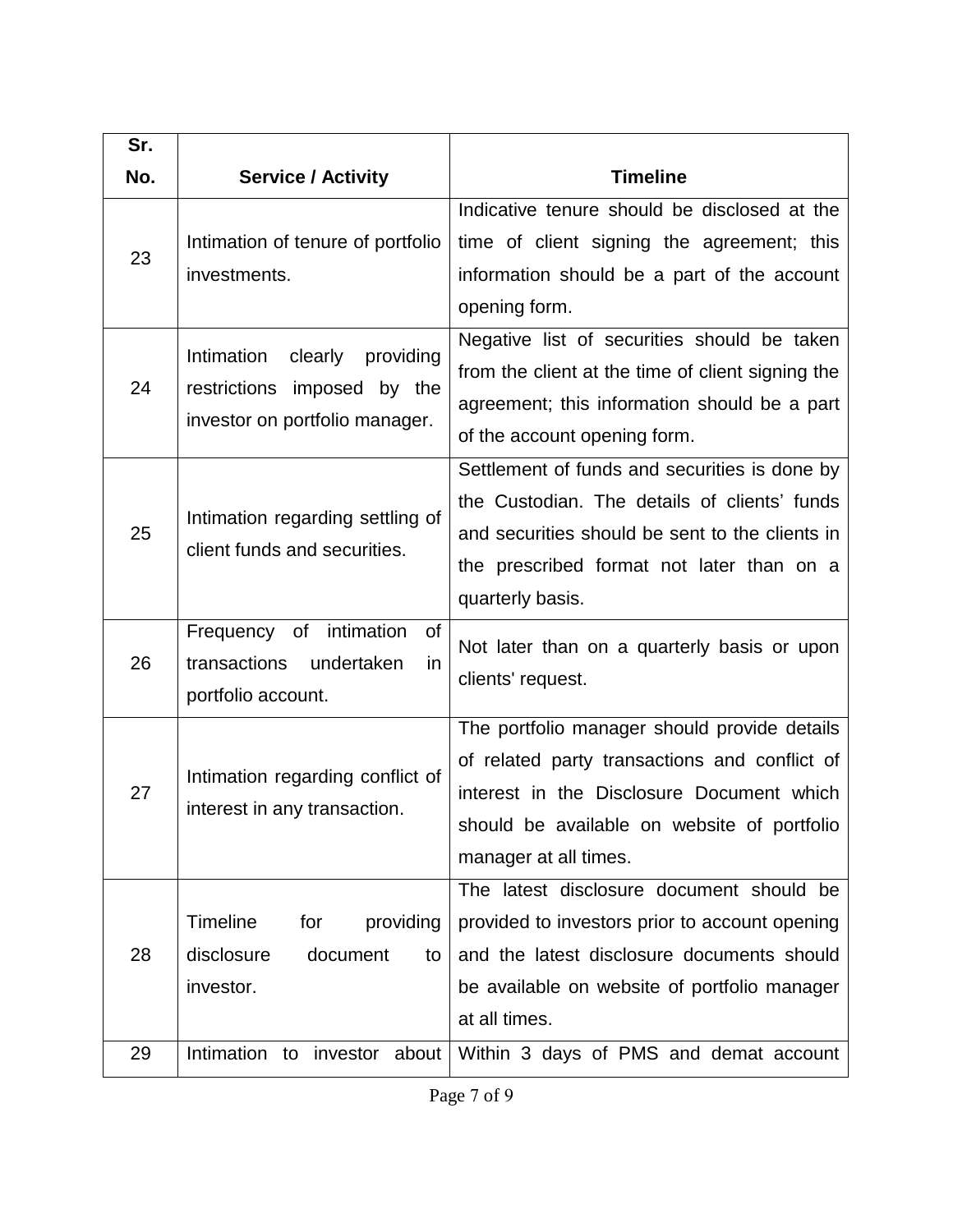| Sr. |                              |          |                                                |
|-----|------------------------------|----------|------------------------------------------------|
| No. | <b>Service / Activity</b>    |          | <b>Timeline</b>                                |
|     | details<br>bank<br>οf        | accounts | opening                                        |
|     | where client funds are kept. |          |                                                |
| 30  | Redressal<br>οf              | investor | Within 30 days, subject to all the information |
|     |                              |          | required to redress the complaint is provided  |
|     | grievances.                  |          | by the complainant to the portfolio manager    |

#### **Notes:**

1 The number of days in the above timelines indicate clear working days

## **D. Details of grievance redressal mechanism and how to access it**

1. It is mandatory for every PMS provider to register itself on SEBI SCORES (SEBI Complaint Redress System). SCORES is a centralised online complaint resolution system through which the complainant can take up his grievance against the PMS provider and subsequently view its status.

[\(https://scores.gov.in/scores/Welcome.html](https://scores.gov.in/scores/Welcome.html) )

- 2. The details such as the name, address and telephone number of the investor relations officer of the PMS provider who attends to the investor queries and complaint should be provided in the PMS Disclosure document.
- 3. The grievance redressal and dispute mechanism should be mentioned in the Disclosure Document.
- 4. Investors can approach SEBI for redressal of their complaints. On receipt of complaints, SEBI takes up the matter with the concerned PMS provider and follows up with them.
- 5. Investors may send their complaints to: Office of Investor Assistance and Education, Securities and Exchange Board of India, SEBI Bhavan. Plot No. C4- A, 'G' Block, Bandra-Kurla Complex, Bandra (E), Mumbai - 400 051.